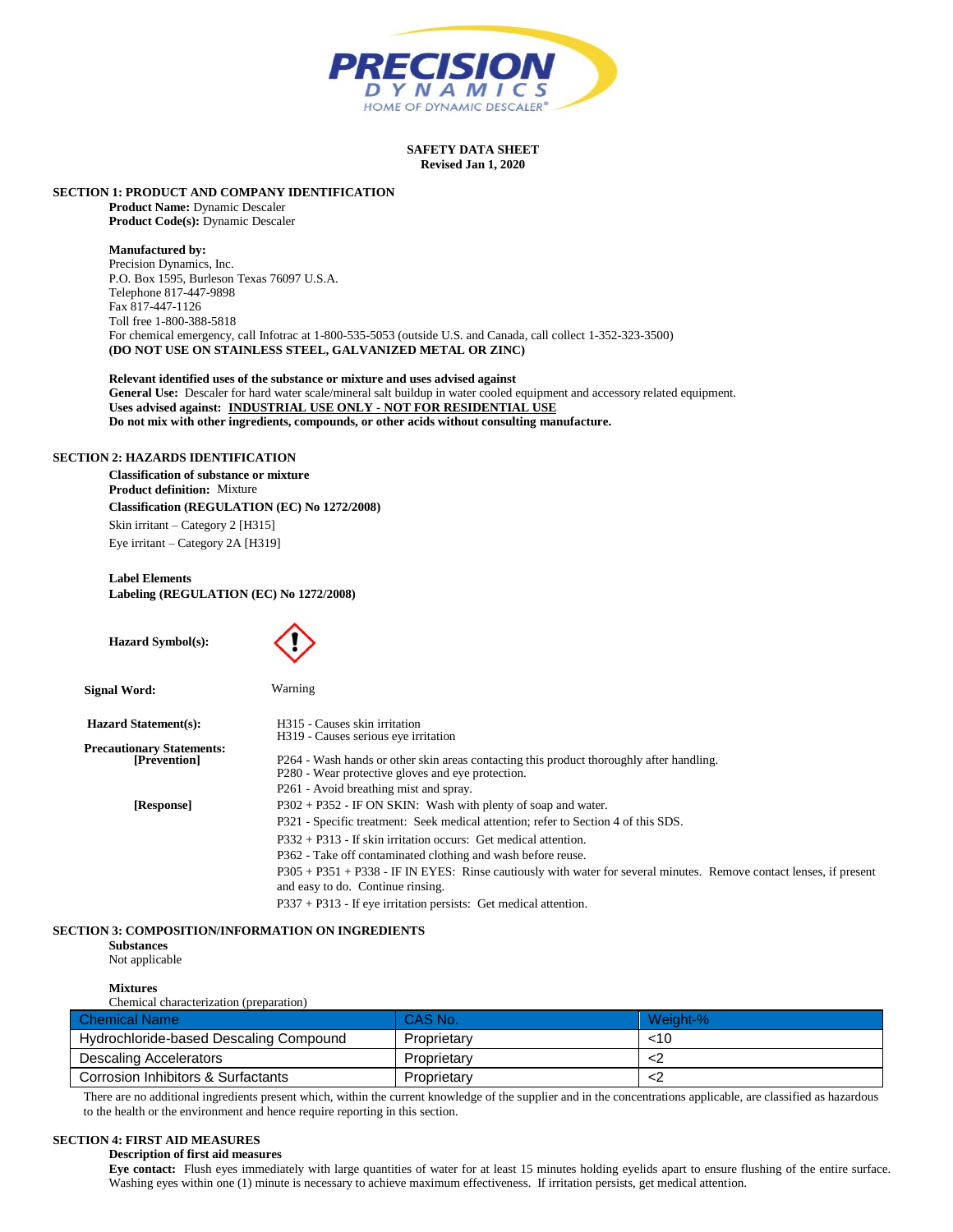Skin contact: Wash with plenty of water for 15 minutes. Remove contaminated clothing and wash before reuse. Seek medical attention if symptoms are present.

**Ingestion:** Never give anything by mouth to an unconscious person. If swallowed, do not induce vomiting. Give large quantities of water or milk of magnesia; if available, several glasses of milk.

**Inhalation:** Remove to fresh air. If person is not breathing, administer mouth-to-mouth resuscitation. Seek medical attention if loss of consciousness occurs or breathing stops. Seek medical attention if irritation persists.

# **Most important symptoms and effects, both acute and delayed**

**Eyes:** Causes serious eye irritation and possible burns. Symptoms may include redness, swelling, pain, tearing and blurred vision. May cause chemical conjunctivitis. May cause eye damage. The degree of injury depends on the concentration and duration of contact.

Skin: Causes skin irritation and possible burns. Symptoms may include redness, itching, swelling, pain and possible rash. May cause skin sensitization and allergic contact dermatitis in susceptible individuals. The degree of injury depends on the concentration and duration of contact.

Inhalation: Mist or vapors may cause severe irritation of the nose, throat and respiratory tract. Symptoms may include sore throat, runny nose, cough and shortness of breath

**Ingestion:** May be harmful if swallowed. Causes severe irritation of and burns to the gastrointestinal tract with abdominal pain, nausea, vomiting and diarrhea. Causes burns to the lips, mouth, throat and digestive tract.

**Chronic:** Persons with pre-existing disorders of the skin or impaired respiratory function may be more susceptible to the effects of this substance. Prolonged and repeated skin contact can result in allergic contact dermatitis.

## **Indication of any immediate medical attention and special treatment needed**

**Advice to Doctor and Hospital Personnel:** Treat symptomatically and supportively.

# **SECTION 5: FIRE FIGHTING MEASURES**<br>Flash Point: N/A

#### **Flash Point:** N/A **Flammable Limits:** N/A

**Extinguishing Media:** Water spray, foam, CO<sub>2</sub>

**Special Fire Fighting Procedures:** Use NIOSH/MSHA approved self-contained breathing apparatus in areas where this material is involved in a fire. This product is nonflammable.

**Unusual Fire Fighting and Explosion Hazards:** Protective clothing for skin and eye protection should be worn. Not considered to be an explosion hazard. If possible, fire fighters should contain water contaminated by this material from being discharged to any waterway, sewer or drain to prevent environmental contamination.

#### **SECTION 6: ACCIDENTAL RELEASE MEASURES**

**Steps to be taken if material is spilled or released:** This material is biodegradable. Use appropriate protection—rubber gloves, goggles or safety glasses. Contain spill. Neutralize with copious amounts of water. Slowly add a soda ash mixture to the residue. This mixture should be 10 pounds of soda ash to 5 gallons of water. This should bring the spill residue within normal pH range of 6-8.

# **SECTION 7: HANDLING AND STORAGE**

# **Precautions for safe handling**

Wear all appropriate personal protective equipment specified in Section 8. Do not get in eyes or on skin or clothing. If normal use of material

presents a respiratory hazard, use only adequate ventilation or wear appropriate respiratory protection.

# **Conditions for safe storage, including any incompatibilities**

This product has a wide temperature storage range (-15°C to 82°C). Make sure containers are sealed in storage when not used. Shelf life is 4 (four) years. Protect container against physical damage. Containers that have been opened must be carefully resealed and kept upright to prevent leakage. Containers of this material may be hazardous when empty as they contain product residues. Use appropriate containment to avoid environmental contamination. Ventilate closed areas. Do not take internally. Keep out of reach of children.

# **SECTION 8: EXPOSURE CONTROLS/PERSONAL PROTECTION**

#### **Control parameters Occupational Exposure Limits**

|           | Occupational exposure limits |     |      |              |
|-----------|------------------------------|-----|------|--------------|
|           |                              |     |      |              |
| 7647-01-0 | HCL                          | ppm | 2ppm | ------------ |

#### **Exposure controls**

**Engineering measures:** Technical measures and appropriate working operations should be given priority over the use of personal protective equipment. Use adequate ventilation. Local exhaust is preferable.

**Individual protection measures:** Wear protective clothing to prevent repeated or prolonged contact with product. Protective clothing needs to be selected specifically for the workplace, depending on concentrations and quantities of hazardous substances handled. The chemical resistance of the protective equipment should be enquired at the representative supplier.

**Hygiene measures:** Facilities storing or using this material should be equipped with an eyewash station and safety shower. Change contaminated clothing. Preventive skin protection is recommended. Wash hands thoroughly after use, before eating, drinking or using the lavatory.

**Eye/face protection:** Wear safety glasses with non-perforated side shields. Refer to 29 CFR 1910.133, ANSI Z87.4 or Standard EN166. **Hand protection:** Wear gloves recommended by glove supplier for protection against materials in Section 3. Gloves should be impermeable to chemicals and oil. Breakthrough time of gloves must be greater than the intended use period.

Other protective equipment: Protective clothing. Protective boots, if the situation requires.

**Respiratory protection:** None needed with normal handling. Wear an approved filter type dust respirator if needed when handling this product. Where risk assessment shows air purifying respirators are appropriate use a full-faced respirator with multi-purpose combination (US) or type ABEK (EN 14387) respirator cartridges as a backup to engineering controls. If the respirator is the sole means of protection, use a full-face supplied air respirator. Use respiratory and components tested and approved under appropriate government standards such as NIOSH (US) or CEN (EU). Follow OSHA respirator regulations found in 29 CFR 1910.134 or European Standard EN 149.

# **SECTION 9: PHYSICAL AND CHEMICAL PROPERTIES**

**Vapor Pressure (mm. Hg):** 20 Torr **Melting Point:** -17°C **Vapor Density (air=1):** N/A **Evaporation Rate:** N/A **Solubility in Water:** Complete **Appearance and Odor:** Amber, Citrus Odor  $\mathbf{pH:} < 2$ 

**Specific Gravity (H<sub>2</sub>O=1):** 1.06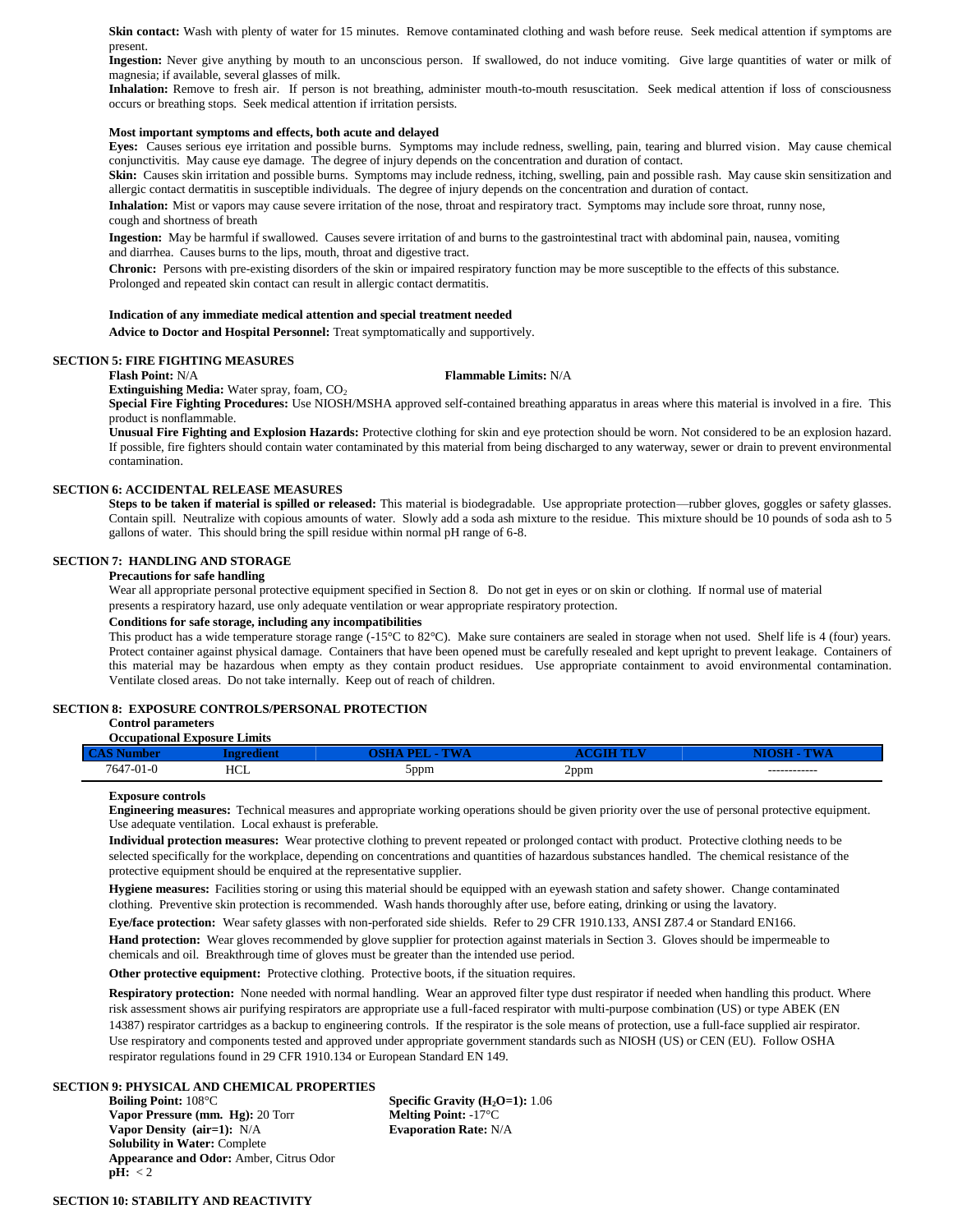**Conditions contributing to instability:** Under normal conditions this product is stable. **Incompatibility:** Do not mix with alkaline products. **Hazards Decomposition Products:** None. **Conditions Contributing to Hazardous Polymerization:** None.

#### **SECTION 11: TOXICOLOGICAL INFORMATION**

This product has been approved by the U.S. Navy, British Royal Navy, Ford Motor Company, Dow Chemical and General Motors Corp., following complete toxicological and environmental health evaluations. This product does not contain any material shown to be carcinogen by the National Toxicology Program (NTP) or The International Agency for Research in Cancer (IRAC).

**Information on toxicological effects Acute Oral Toxicity** Expected to have low acute oral toxicity **Acute inhalation toxicity** No data available **Acute dermal toxicity** No data available **Skin irritation/corrosion** Causes skin irritation **Eye irritation/corrosion** Causes serious eye irritation and possible burns **Sensitization** May cause allergic skin reaction in susceptible individuals. **Genotoxicity in vitro/in vivo** No data available **Mutagenicity** No data available **Specific organ toxicity - single exposure** No data available **Specific organ toxicity - repeated exposure** No data available **Aspiration hazard** No data available

**Chronic Effects:** None of the chemicals in this product are listed as a carcinogen by IARC, ACGIH, NTP or OSHA. No data is available regarding the mutagenicity or teratogenicity of this product, nor is there any available data that indicates it causes adverse developmental or fertility effects. Handle in accordance with good industrial hygiene and safety practice.

## **SECTION 12: ECOLOGICAL INFORMATION**

#### **Toxicity**

Large discharges of this product to the environment may decrease the pH of aquatic systems to a value <2, which may be fatal to aquatic life and soil micro-organisms.

# **Persistence and degradability**

The organic components in this product are readily biodegradable. The inorganic substances are not biodegradable. Methods for the determination of biodegradability are not applicable to inorganic substances.

#### **Bioaccumulation potential**

Product is not expected to bioaccumulate.

#### **Mobility in soil**

Expected to have high mobility in soil.

#### **Results of PBT and vPvB assessment**

PBT/vPvB assessment not available.

#### **Other adverse effects**

#### **Additional ecological information**

Do not allow material to enter into surface waters, wastewater or soil. An environmental hazard cannot be excluded in the event of unprofessional handling or disposal.

#### **SECTION 13: DISPOSAL CONSIDERATIONS**

Waste Disposal Method: This product is diluted and expended during use. It is recommended that it be pumped back into the delivery container and disposed of with non-hazardous by-products and production residues. Residues can also be disposed of through normal sump and sewage treatment systems.

**Precautions to be Taken in Handling and Storage:** Good industrial hygiene practices should be adhered to when storing and handling this product. Avoid contact with undiluted product. This material when used or completely spent is non-hazardous. It neutralizes itself in use.

# **SECTION 14: TRANSPORT INFORMATION**

**Note:** Transportation information provided is for reference only. Customer is urged to consult 49 CFR 100 - 177, IMDG, IATA, EC, United Nations TDG and WHMIS (Canada) TDG information manuals for detailed regulations and exceptions covering specific container sizes, packaging materials and methods of shipping. This product ships non-hazardous.

#### **SECTION 15: REGULATORY INFORMATION**

This product complies with current Workplace Hazardous Information Systems. This product is NSF Registered, category A3. NSF Registered for use in beverage, pharmaceutical, bottling, poultry, and other food processing operations, but not intended for direct food contact.

# **Safety, health and environmental regulations/legislation specific for substance or mixture**

# **U. S. Federal Regulations**

**OSHA Hazard Communication Standard:** This material is classified as non hazardous in accordance with OSHA 29 CRF 1910.1200.